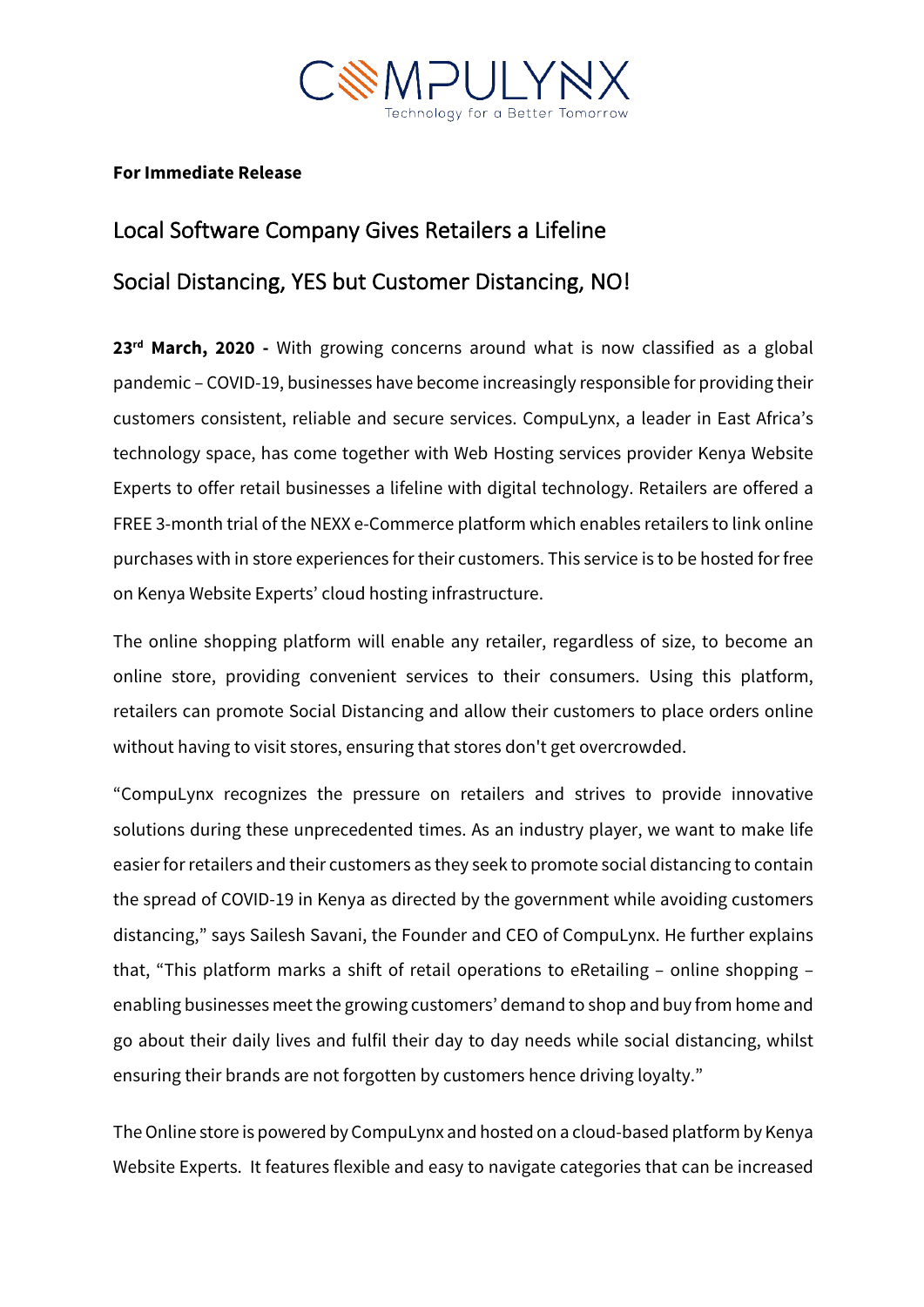to meet specific business needs ranging from grocery, beverages, snacks, personal care and baby items, home appliances, among others. Customers are free to make purchases whenever and wherever they want, through any channel be it digital, mobile or physical walk-in stores.

The implementation of the web and mobile application is easy and seamless and can take between a few hours to a couple of days depending on the size of stock a retail business wants to sell online. "All that a business needs to do, is to submit data of what items to sell online; CompuLynx teams will meticulously plan the configuration with attention to utmost detail and the end result is that we get you online with minimum, if not zero, disruption to your business and service to your customers" explains Mr. Sailesh.

Peter Kimani, Director at Kenya Website Experts noted that the hosting service provider is excited to partner with CompuLynx in ensuring that retailers' stores keep running so that retail business and the lives of their customers are not disrupted during this critical time. We believe that these companies have not only shared visions and values, but also complementary solutions that when joined together makes it easy for retailers to provide consistent service while keeping the health & safety of their customers in mind. Having a local presence offering face to face guidance and continued support to the retailers across East African market is of vital importance. We are therefore delighted to have a partner with local expertise and technical know-how to assist retailers in bringing digital technology run their business efficiently during this crucial time.

Retailers who will be using NEXX software for this FREE 3 months' trial period are not obligated to purchase the system after their trial has expired. "For us, this is purely a social responsibility and we want to make life easier for businesses and their customers. We won't even ask you for your credit card details or any upfront payment during the set up and throughout the Free Trial Period !" adds Mr Sailesh.

#### **------Ends**

### **About CompuLynx**

CompuLynx Limited (www.compulynx.com) (CLL) is a systems integrator company providing software solutions for retail management, Digital Identity (biometrics) and Payments, Fraud and Loss Prevention as well as peripherals for Point of Sale, Anti-theft,